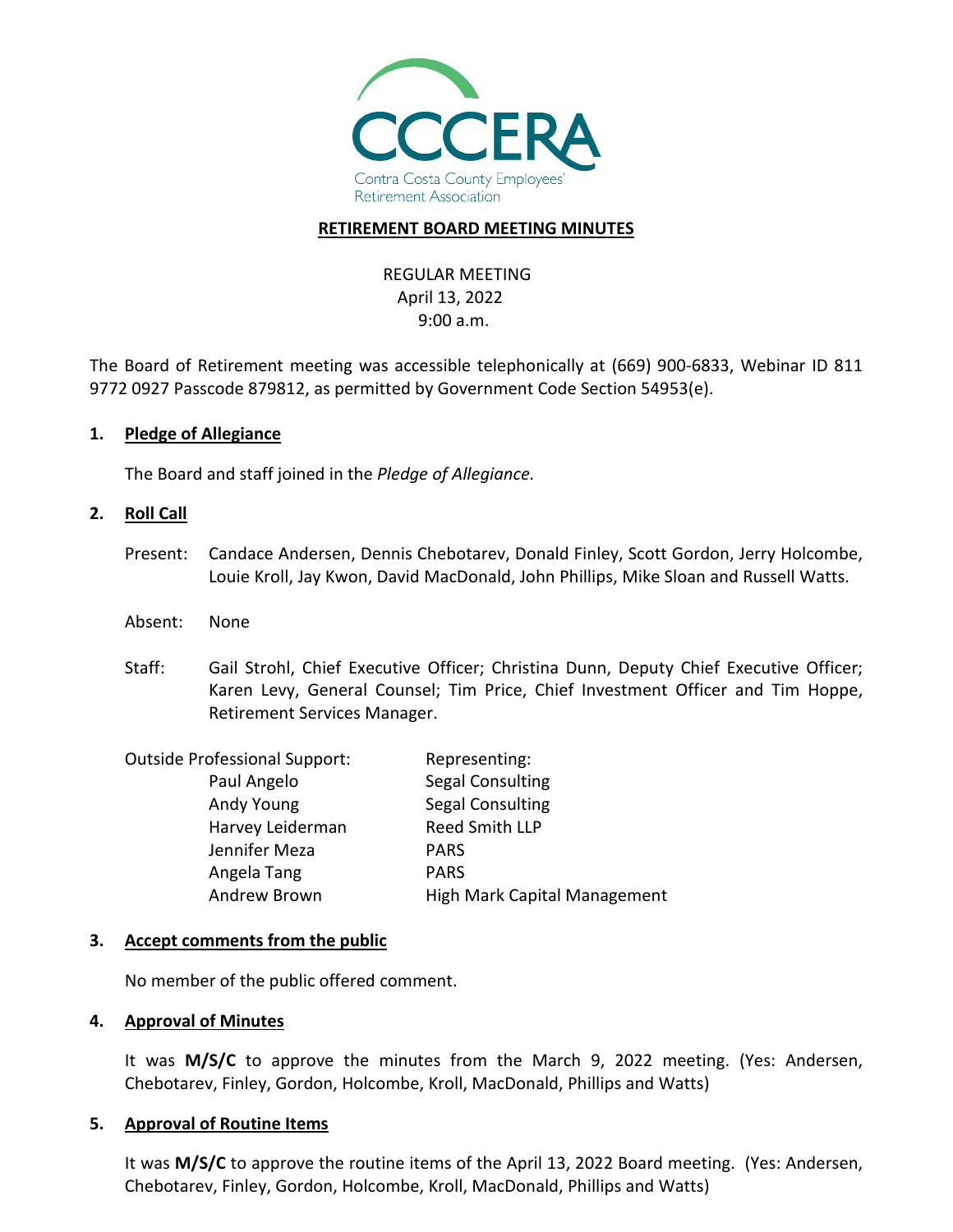## **6. Acceptance of Routine Items**

It was **M/S/C** to accept the routine items of the April 13, 2022 Board meeting. (Yes: Andersen, Chebotarev, Finley, Gordon, Holcombe, Kroll, MacDonald, Phillips and Watts)

## **CLOSED SESSION**

The Board moved into Closed Session pursuant to Govt. Code Sections 54957, 54956.9 (d) (1) and 54956.9(d)(2).

The Board moved into open session.

- **7.** It was **M/S/C** to return the matter back to staff and the medical advisor for further information regarding the applicant's injury condition and the work-related causation. (Yes: Andersen, Chebotarev, Finley, Gordon, Holcombe, Kroll, MacDonald, Phillips and Watts).
	- a. William Fiore Service Connected
- **8.** There was no reportable action related to Govt. Code Section 54956.9(d)(1).
- **9.** There was no reportable action related to Govt. Code Section 54956.9(d)(2).
- **10.** There was no reportable action related to Govt. Code Section 54957.

## **11. The Appointment of ad hoc advisory committee to review the Chief Executive Officer compensation package**

Gordon appointed an ad hoc advisory committee for the limited purpose of reviewing the CEO compensation package, and appointed Gordon as committee chairperson, MacDonald as vice chairperson and Holcombe as committee member.

It was the consensus of the Board to move to item 13.

## **13. Presentation from Segal Consulting: Review of Actuarial Assumptions**

Paul Angelo presented the Actuarial Experience Study which included analysis of the Actuarial Experience during the period of January 1, 2018 through December 31, 2020.

Sean Stalbaum, Local 21 Representative made a public comment regarding the Actuarial Assumptions.

## **14. Consider and take possible action to adopt the actuarial assumptions to be utilized in the December 31, 2021 actuarial valuation report**

It was **M/S** to adopt the recommended actuarial assumptions to be utilized in the December 31, 2021 actuarial valuation report with the exception of the recommended change in the inflation rate. (Yes: Chebotarev, Holcombe, Kroll and MacDonald; No: Andersen, Finley, Gordon, Phillips, and Watts) **motion failed.**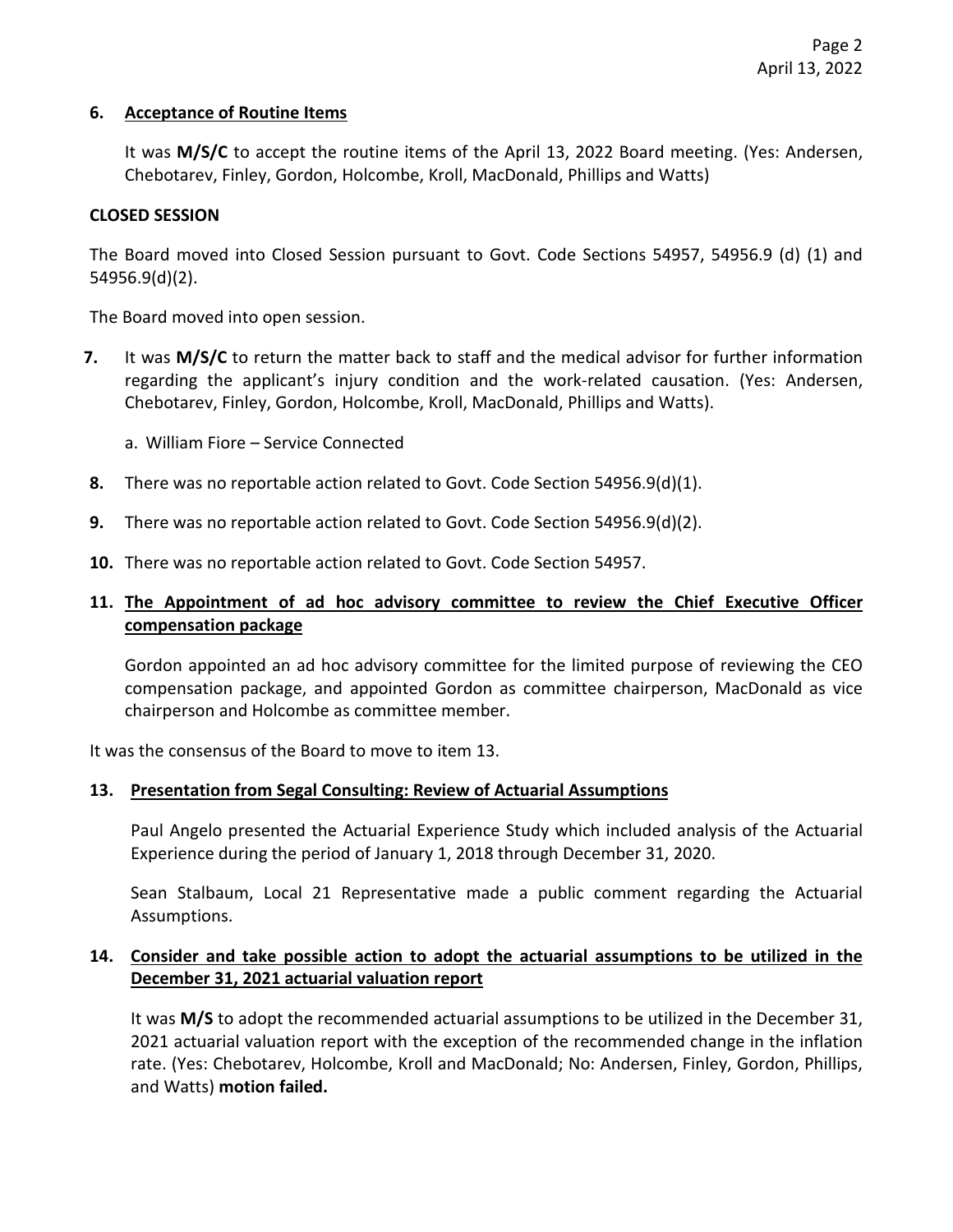It was **M/S/C** to adopt the recommended actuarial assumptions to be utilized in the December 31, 2021 actuarial valuation report. (Yes: Andersen, Finley, Gordon, Phillips, and Watts; No: Chebotarev, Holcombe, Kroll, MacDonald)

Andersen was no longer present for subsequent discussion and voting.

It was the consensus of the Board to move to Item 12.

# **12. Presentation from PARS (Public Agency Retirement Services) regarding the I.R.C. Section 115 Trust for Other Post-Employment Benefits for CCCERA Employees**

Jennifer Meza, PARS reviewed CCCERA's OPEB Plan for the period of January 1 to December 31, 2021 and actuarial report as of December 31, 2021.

Andrew Brown, High Mark Capital Management, reviewed CCCERA's OPEB performance and asset allocation for the period ending December 31, 2021.

# **15. Consider and take possible action to cause an election to be held to fill the vacancy in the alternate seventh safety member seat**

It was **M/S/C** to cause an election to be held at the earliest possible date to fill the vacancy in the seventh alternate safety seat of the Board of Retirement, in accordance with Government Code Section 31523. (Yes: Chebotarev, Finley, Gordon, Holcombe, Kroll, MacDonald, Phillips, Watts and Kwon)

Kroll was no longer present for subsequent discussion and voting.

## **16. Consider and take possible action to authorize the Board to conduct teleconference meetings under Government Code Section 54953 (e) and make related findings**

Levy presented the open meetings law regarding holding teleconference board meetings during a state-proclaimed state of emergency.

It was **M/S/C** to authorize the Board and its committee(s) to continue to conduct teleconference meetings for the next 30 days under Government Code Section 54953 (e) and make the following findings:

- 1. The Board has reconsidered the circumstance of the statewide state of emergency proclaimed by the Governor on March 4, 2020 and the countywide local emergency proclaimed by the Governor on March 10, 2020.
- 2. The following circumstances currently exist:
	- a. The statewide state of emergency and the countywide local emergency continue to directly impact the ability of the Board and its committee(s) to meet safely in person at meeting that are open to the general public because of the COVID-19 pandemic.
	- b. The County Health Officer's recommendations for safely holding public meetings, which recommend virtual meeting and other measures to promote social distancing, are still in